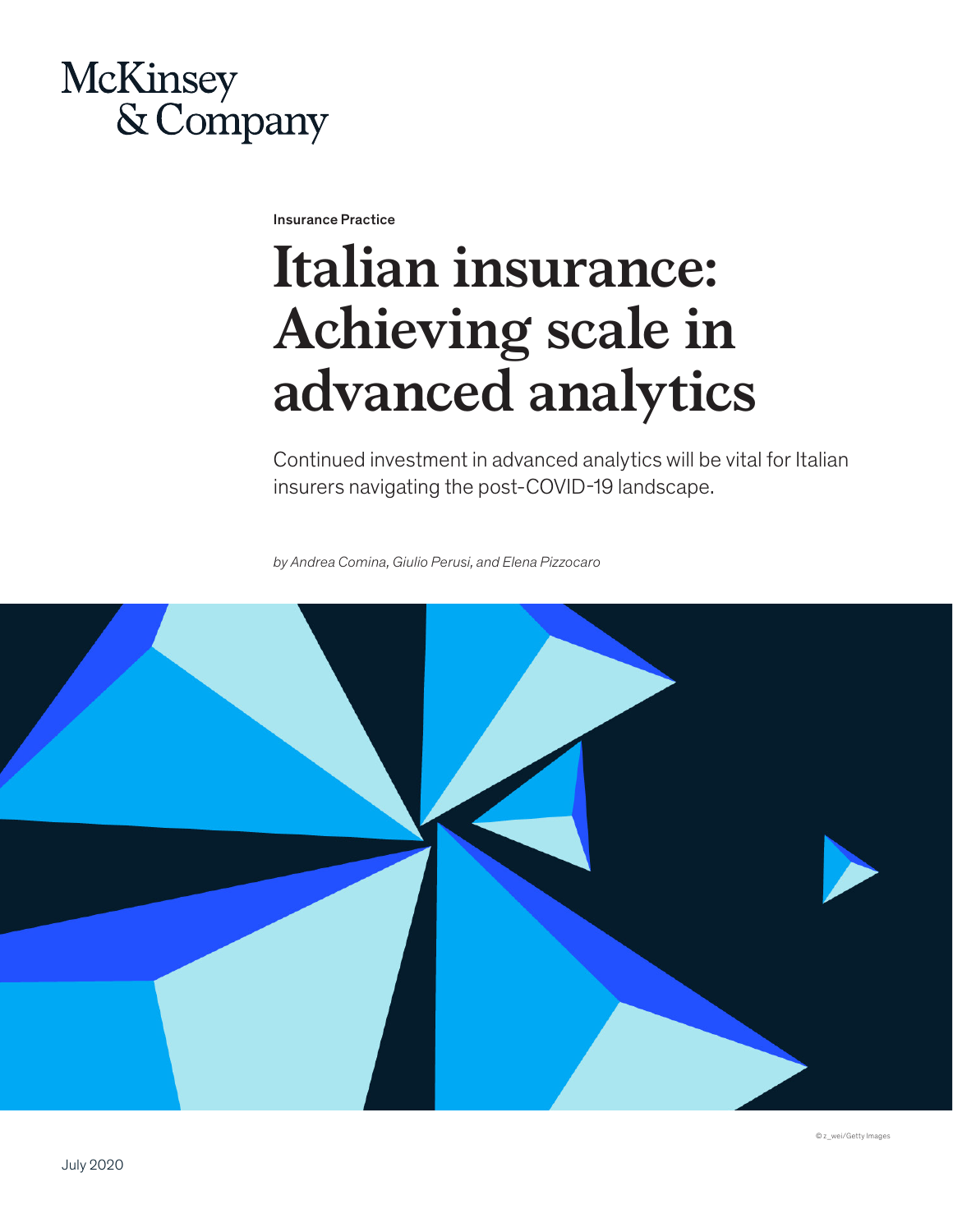Before the COVID-19 pandemic, the McKinsey Global Institute estimated that artificial intelligence and advanced analytics  $(AA)^1$  could create \$1.1 trillion in value for the insurance industry, representing almost 17 percent of the industry's current total global revenues.<sup>2</sup>

The importance of AA is likely to increase in the postcrisis environment. Indeed, many people expect to use digital services more in the aftermath of COVID-19,<sup>3</sup> and businesses such as banks will demand more advanced and integrated digital capabilities from their insurance partners. Flexibility and speed will be vital in the process of adapting to the next normal, as will the ability to take bold actions that are backed by a solid understanding of risk. For insurers, accelerating their AA transformation journey will be a key to success.

Although many insurance companies have invested significantly in AA capacity in recent years, the degree of advancement in AA varies significantly by market. To better understand the market in Italy, we interviewed executives at ten of Italy's largest insurance players by measure of gross written premiums (GWPs). This sample size is too small to be exhaustively representative of the industry, but the companies interviewed account for approximately 60 percent of GWP and therefore provide a good indication of progress to date as well as key challenges.

# **Top Italian insurers are prioritizing investments in advanced analytics**

Overall, the executives we interviewed have made significant progress in embedding AA within their organizations over the past few years and are therefore well positioned to accelerate their transformation journeys. When asked to describe their current position in their respective journeys, nine of the ten said they have at least reached the point of capturing value at scale, seven have a pipeline of

AA use cases (with several already deployed at scale), one is using AA for most decisions, and one considers itself to be an analytics-driven organization.

Thus, AA remains a key priority going forward. Six of the ten respondents listed AA among their top three strategic priorities, and nine acknowledged the need to accelerate their AA efforts. Italian insurers continue to invest significantly to ensure that progress does not stall; four of the ten spent more than €1 million on AA in 2019, and six of the nine that answered questions about future budgets expect to spend more than €1 million in each year of the 2020–22 budget cycles (with four expecting to spend between €3 million and €8 million per year).

# **Discrete advanced analytics use cases are driving adoption across functions**

Progress has been quickest in underwriting and pricing, but a majority of companies are still building the tools and resources needed to fully incorporate AA into their business models and operations. Half of the insurers interviewed are pursuing a use-case-driven integration approach, with AA initially deployed across two or three use cases and then scaled up progressively, rather than focusing on a comprehensive transformation or working sequentially by business area. AA is now being used across a broad range of use cases (Exhibit 1). However, the extent of implementation varies significantly; nine of the ten insurers use AA for enhanced fraud protection, but just two insurers use it for lifetime-based pricing, and one for steering to preferred providers.

# **Primary challenges to adoption span a lack of tools, talent, processes, and integration**

The main obstacles to the widespread, comprehensive adoption of AA relate to the

<sup>&</sup>lt;sup>1</sup> Artificial intelligence is considered a subset technology of advanced analytics. Thus, when we mention insurers using advanced analytics, AI is an implied part of those capabilities.

 $^2$  For more, see "Visualizing the uses and potential impact of AI and other analytics," McKinsey Global Institute, April 2018, on McKinsey.com. <sup>3</sup> Simon Kaesler, Matt Leo, Shannon Varney, and Kaitlyn Young, "How insurance can prepare for the next distribution model," June 2020, McKinsey.com.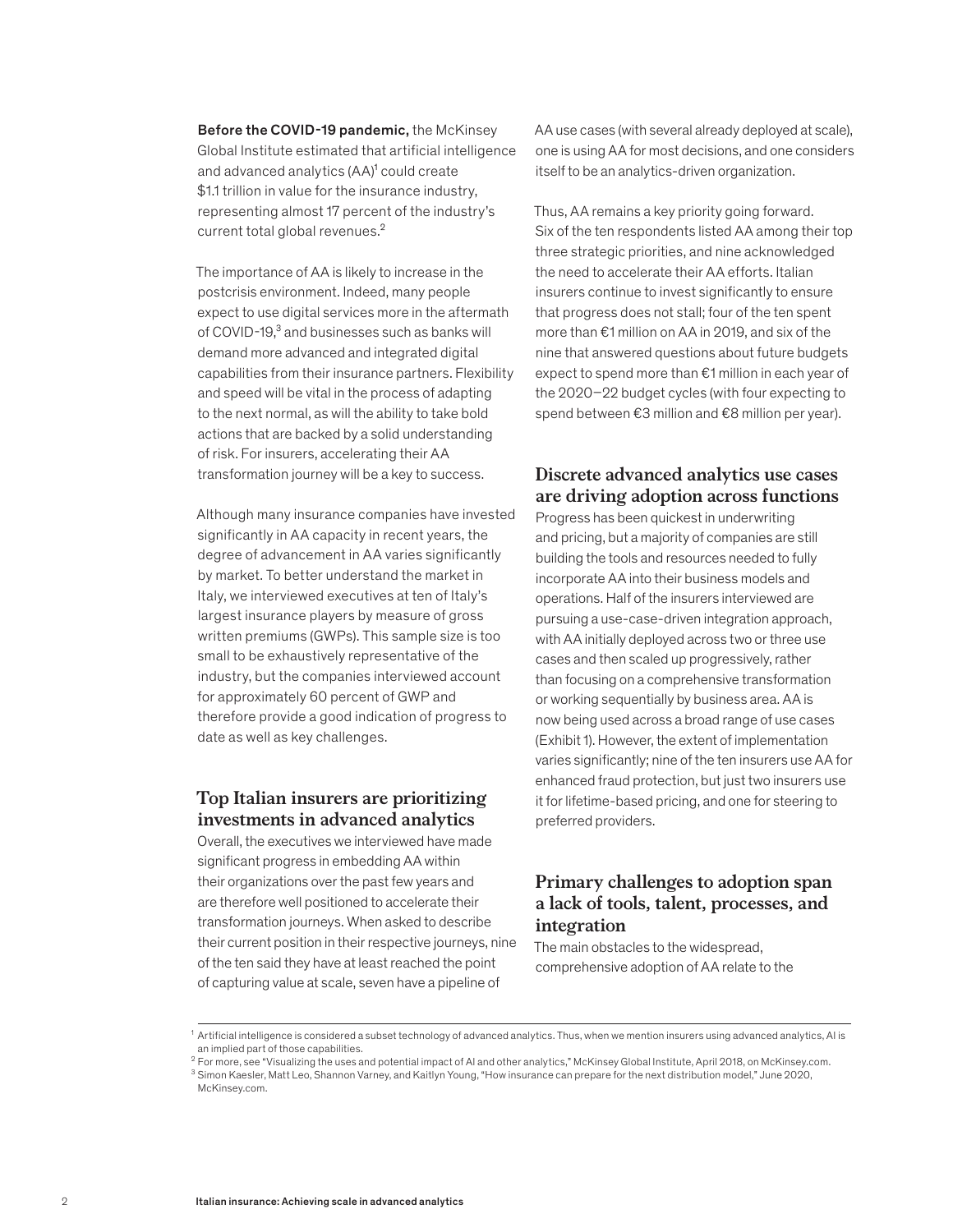#### Exhibit 1

## **Retention management, technical pricing of new business, and fraud prediction**  Retention management, technical pricing of new business, and fraud are the most implemented use cases.

Number of companies surveyed that have developed use cases (maximum 10)



Source: Reponses from survey conducted with the 10 largest insurers in Italy

comparatively low levels of maturity around key AA-enabling capabilities (Exhibit 2). All ten companies have adopted modern modeling tools such as R and Python, have been adopted by all ten companies, but issues remain around operationalization and hiring skilled employees. Six of the ten executives said that lack of human resources is a key issue, and only three reported having "spaghetti silos" without data integration in place.

Another issue relates to data architecture and data governance. The development process is still in the early stages, with six players still working to address issues such as siloed systems and low-quality data. Larger, more established players need to integrate new technologies into legacy IT systems, which can impose severe limitations on the speed with which new use cases are rolled out. This places them at a disadvantage compared with faster and more agile players, such as direct insurers and insurtechs. Regulation is also a challenge, as regulators want to understand how insurance prices are constructed,

and it is difficult to communicate the logic of machine-learning techniques. More needs to be done to explain AA techniques in nontechnical ways.

Finally, there are issues around business integration. Many insurers have established centers of excellence within their organizations but have struggled to scale up, which limits their ability to both create value and retain the most in-demand employees. Technology is partly to blame, but there are also ongoing cultural issues, including resistance to the adoption of AA on the part of agents and middle management. In fact, five insurers listed inefficient ways of working as one of their main issues.

### **Paving a path forward in the next normal**

Pressure to cut costs will continue to build as the full economic impact of the COVID-19 crisis becomes clear, but top Italian insurance players must continue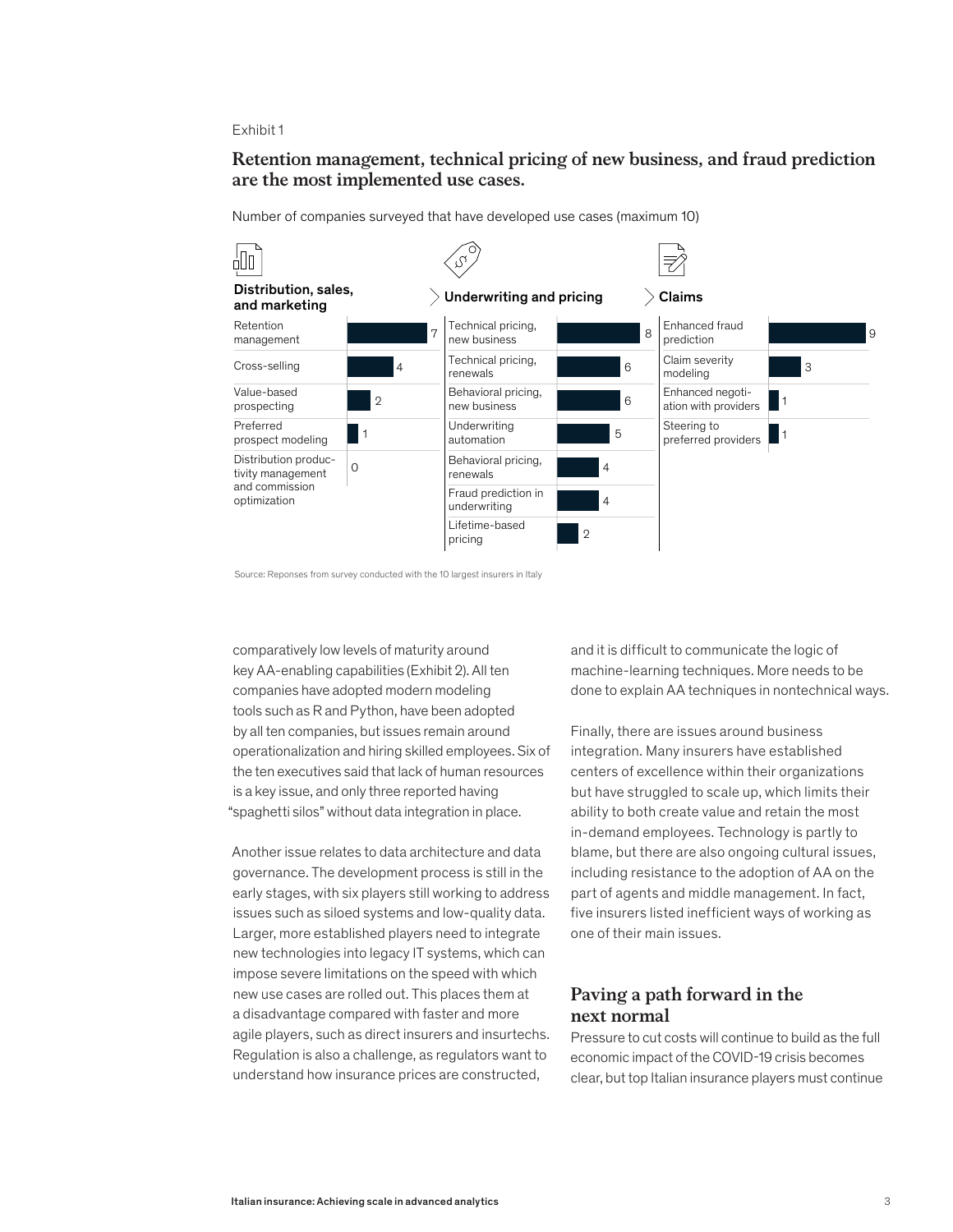#### Exhibit 2

# **IT complexity during model operationalization was identified as the top roadblock in an advanced analytics transformation.** roadblock in an advanced analytics transformation.

Key issues, number of companies surveyed that identified an issue as likely or very likely to deter transformation



Note: Respondents were asked to choose from a list of items and rate them based on level of criticality; they could choose as many options as they wanted.<br>("Spaghetti silos" refers to a complex organization structure in wh Source: Reponses from survey conducted with the 10 largest insurers in Italy

to invest in AA to succeed in a post-pandemic world. Insurers could, for example, pursue an open innovation model by working with insurtechs, start-up incubators, and universities to boost their technical proficiency and scout for new opportunities.

Sourcing the right talent will also be necessary to take full advantage of the data insurers already possess; they will need to move beyond just recruiting data scientists to bring in data engineers, data architects, and business translators. Insurers should focus on building a base of top engineers, who are many times more productive than less accomplished developers. Universities are already starting to help with the recruitment and training of talent. A master's degree in insurance innovationrecently launched by Intesa Sanpaolo, Reale Mutua, and the top universities in Turin—could provide a model for more partnerships across the country.

One of the main lessons from the Great Recession is that companies that move early and decisively in a crisis do best. The need for accurate and timely data has never been greater, and the ability to use AA flexibly and rapidly could be a distinguishing feature in the recovery period following the current crisis. Insurers need to channel their commitment to continued AA progress into thinking critically and systematically about the development of key capabilities and the sequencing of use-case scaleup. Companies that do so will have the best chance of thriving in the postcrisis world.

Andrea Comina is an associate partner in McKinsey's Milan office, where Giulio Perusi is an associate partner and Elena Pizzocaro is a partner.

Copyright © 2020 McKinsey & Company. All rights reserved.